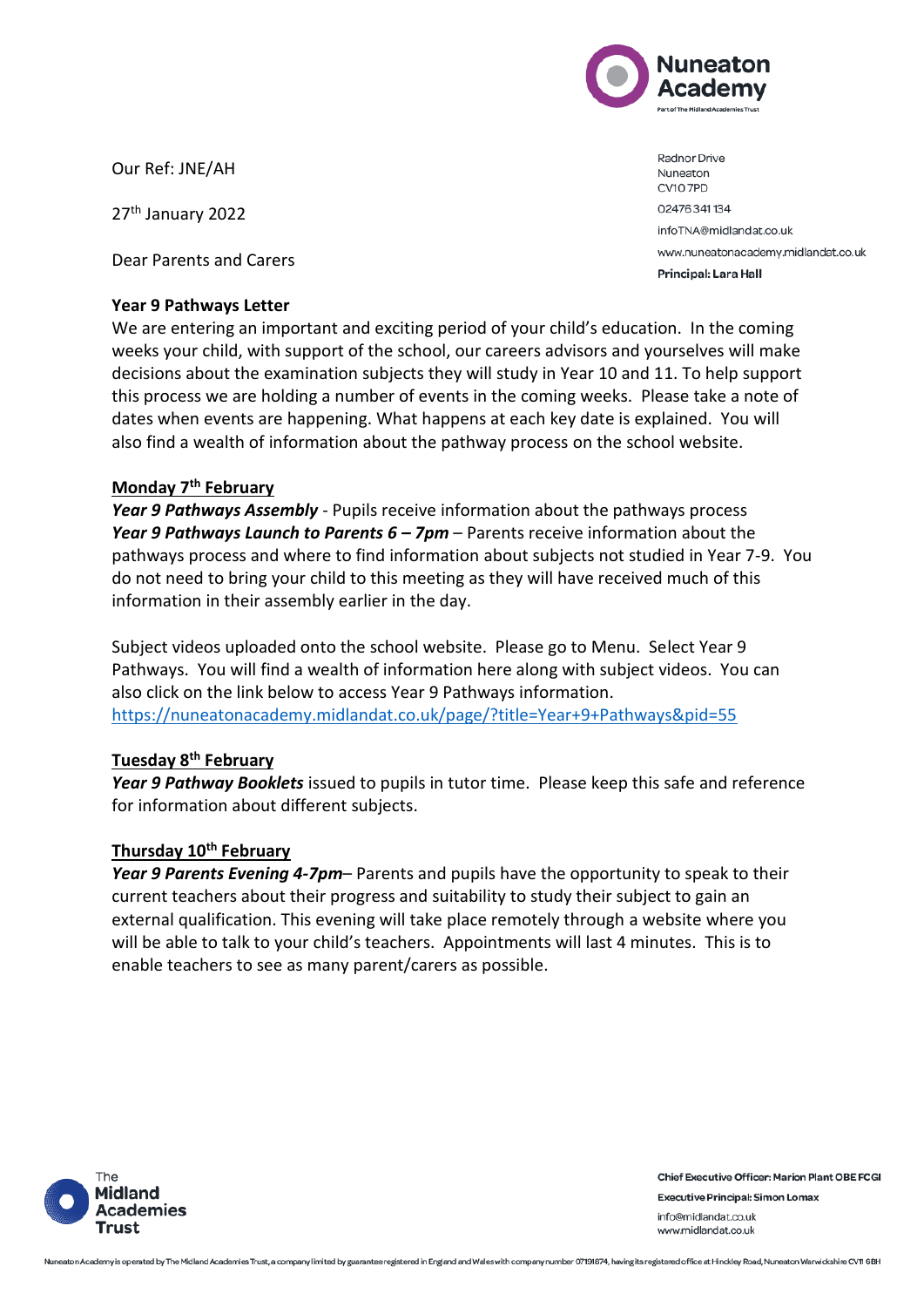

Radnor Drive Nuneaton CV10 7PD 02476341134 infoTNA@midlandat.co.uk www.nuneatonacademy.midlandat.co.uk Principal: Lara Hall

# **To book and attend Parents Evening appointments please go to WEDUC and click on Parents Evenings. You will be able to make appointments with your child's teachers here.**

You will be able to make appointments from **Monday 31st January.**

Alternatively you can go to the website below and register to book appointments.

#### <https://nuneatonacademy.schoolcloud.co.uk/>

It is important that when signing up you use your details exactly as they appear on our school records. This includes not shortening children's names. If you have any problems signing up for the online parents evening system please contact: [michelle.hopkins@midlandat.co.uk](mailto:michelle.hopkins@midlandat.co.uk)

For any help booking appointments please see the attached Parent Guide. I hope you have an informative evening speaking to your child's teachers gaining information about your child's current attainment and progress. Our teachers are looking forward to speaking with you.

#### **Friday 11th February**

Link for Options form will be sent to parents via WEDUC and published on the school website. We want pupils to have time to think about their option choices. The Options Form will be live from this day but do not feel obliged to fill it in on this day. Take time to talk to your child and ensure they are choosing the right subjects for the right reasons. Please make sure you have watched subject videos that are on our school website under Year 9 Pathways and have consulted the Year 9 Pathways Booklet.

#### **Tuesday 15th February**

Career sessions with Debbie Partridge our Careers Advisor in F7. Pupils go directly to F7 at the times indicated below. Pupils will be reminded on the day about the times they need to attend.



**Chief Executive Officer: Marion Plant OBE FCGI Executive Principal: Simon Lomax** info@midlandat.co.uk www.midlandat.co.uk